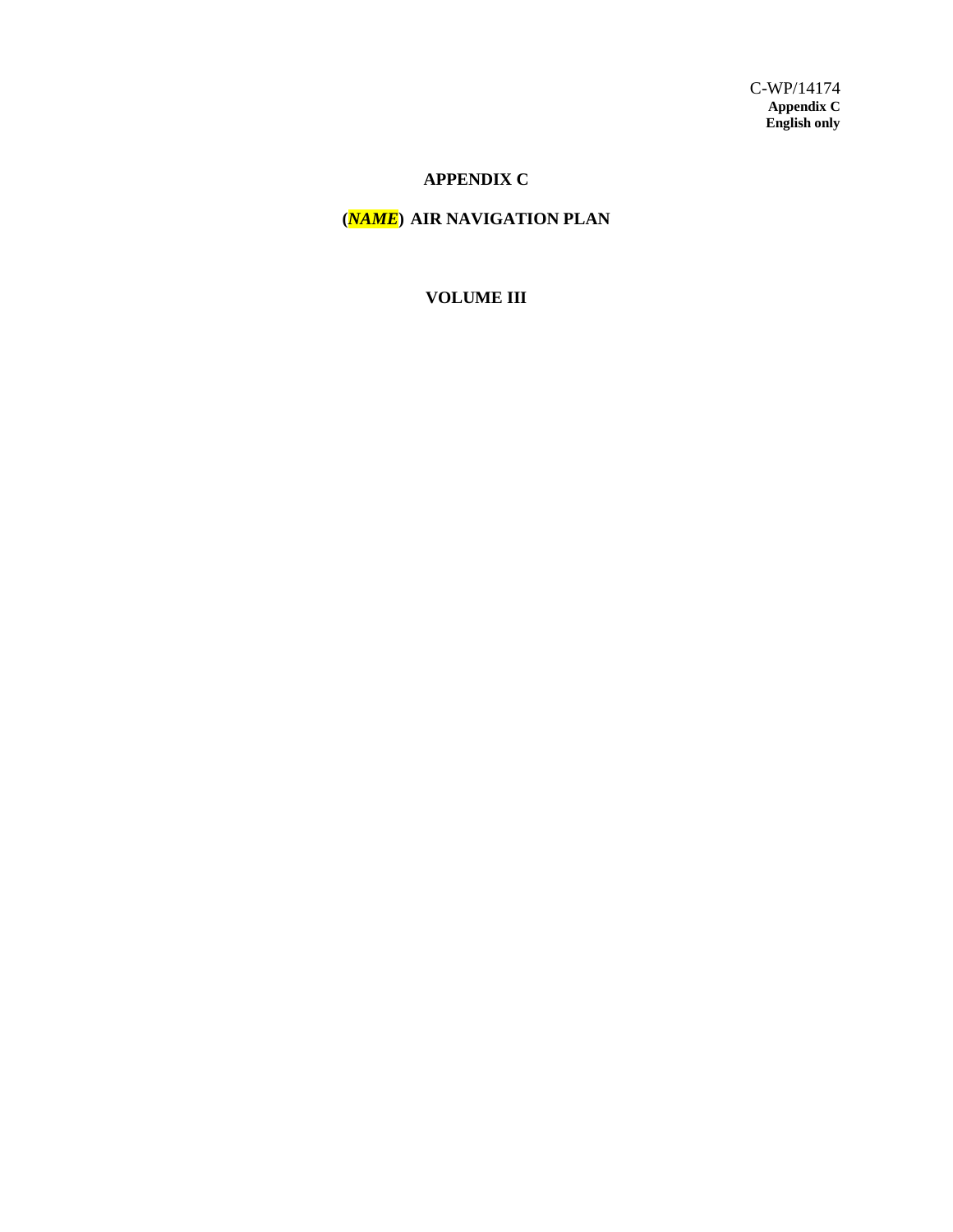# **(***NAME***) AIR NAVIGATION PLAN**

**VOLUME III**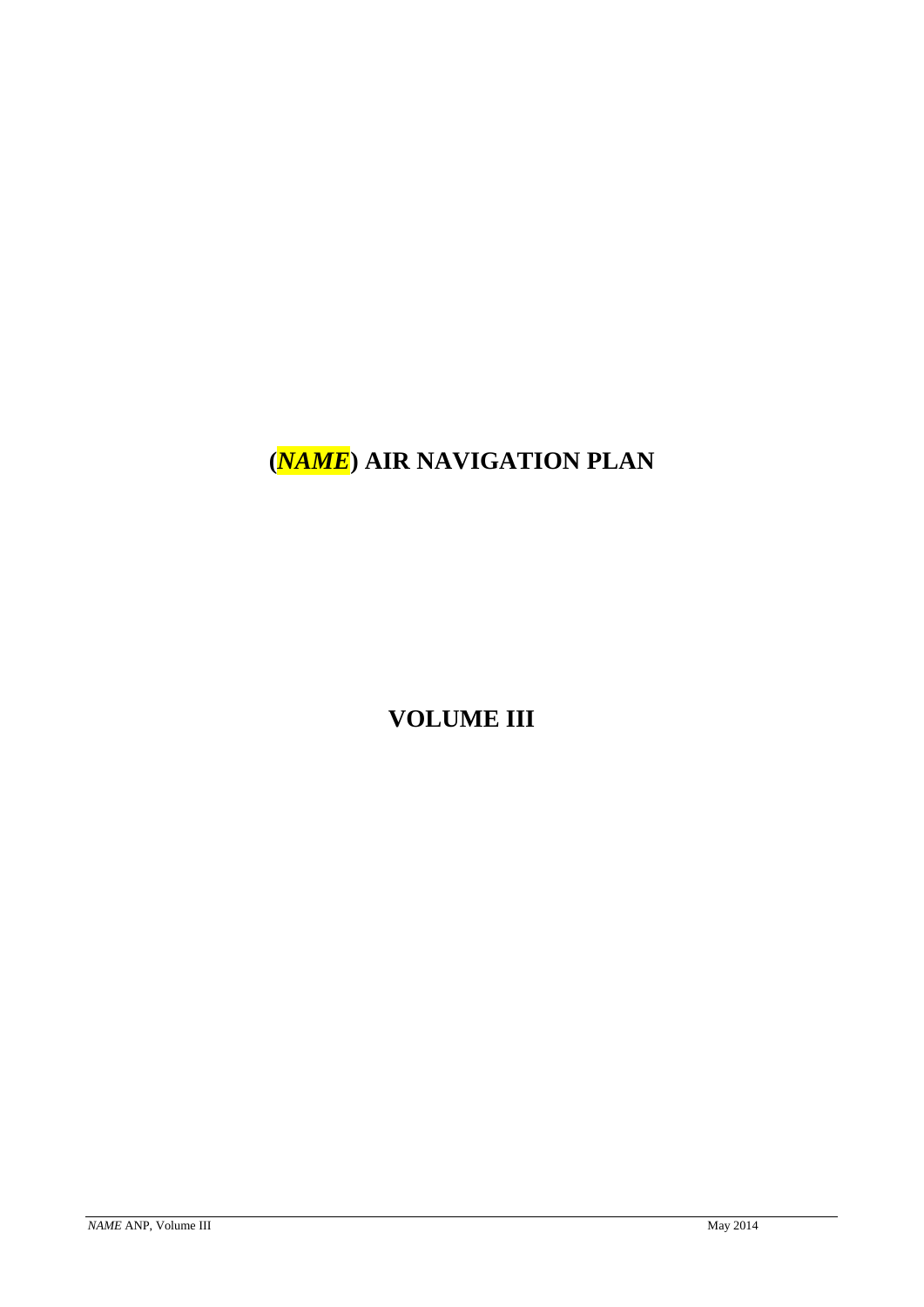## **TABLE OF CONTENTS**

| Table GEN III-1 – Implementation Indicator(s) for each ASBU Block 0 Module |
|----------------------------------------------------------------------------|
|                                                                            |
| Appendix A – Sample Template for Air Navigation Report Form (ANRF)         |
| Appendix B – Main Planning Table Template                                  |
|                                                                            |

\_\_\_\_\_\_\_\_\_\_\_\_\_\_\_\_\_\_\_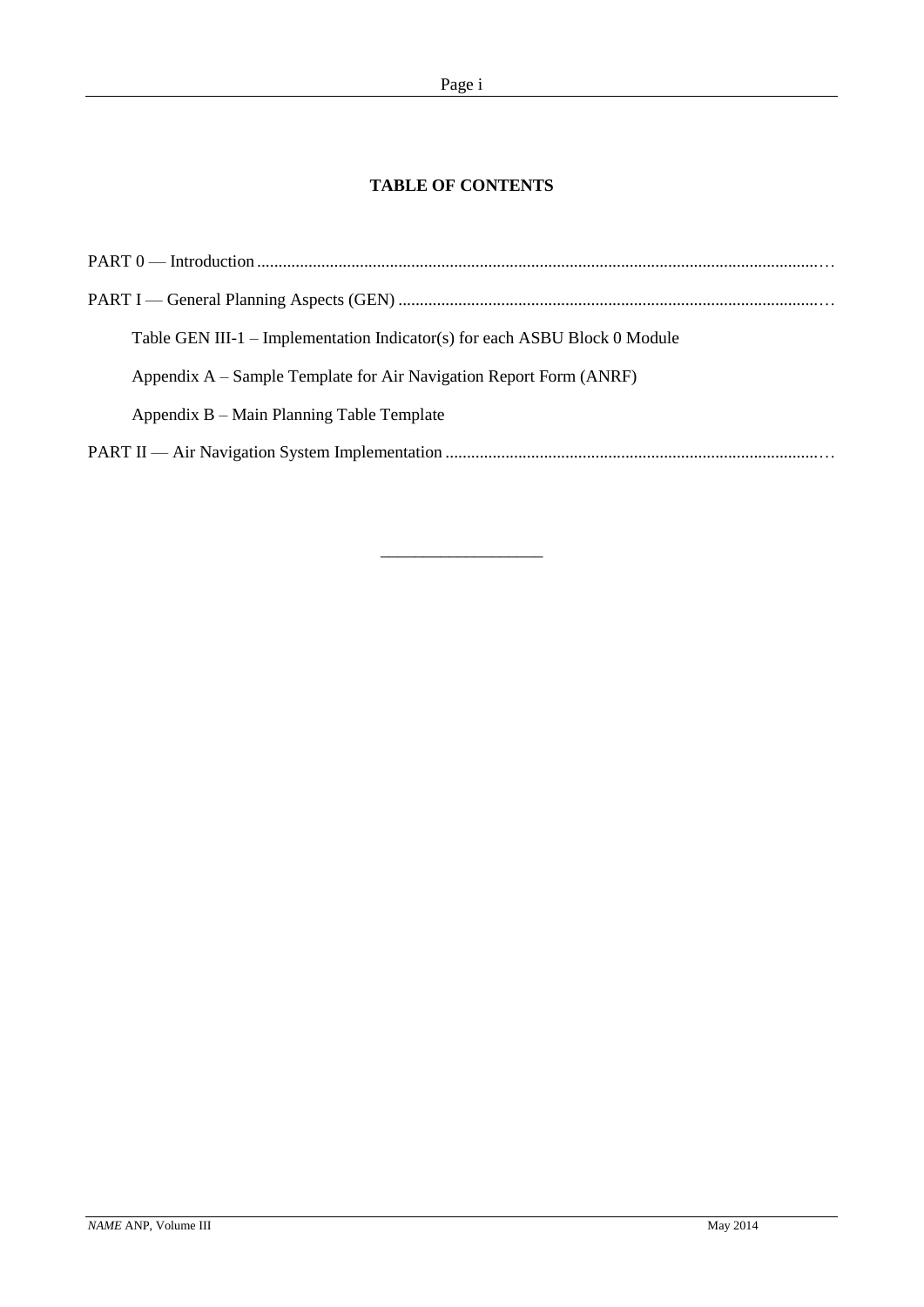## **(***NAME***) ANP, VOLUME III PART 0 – INTRODUCTION**

## **1. INTRODUCTION**

1.1 The background to the publication of ANPs in three volumes is explained in the Introduction in Volume I. The procedure for amendment of Volume III is also described in Volume I. Volume III contains dynamic/flexible plan elements related to the implementation of the air navigation system and its modernization in line with the ICAO Aviation System Block Upgrades (ASBUs) and associated technology roadmaps described in the Global Air Navigation Plan (GANP).

1.2 The information contained in Volume III is related mainly to:

- Planning: objectives set, priorities and targets planned at regional or sub-regional levels;
- Implementation monitoring and reporting: monitoring of the progress of implementation towards targets planned. This information should be used as the basis for reporting purposes (i.e.: global and regional air navigation reports and performance dashboards); and/or
- Guidance: providing regional guidance material for the implementation of specific system/procedures in a harmonized manner.
- 1.3 The management of Volume III is the responsibility of the [*name of PIRG*].

1.4 Volume III should be used as a tool for monitoring and reporting the status of implementation of the elements planned here above, through the use of tables/databases and/or references to online monitoring tools, as endorsed by [*name of PIRG*]. The status of implementation is updated on a regular basis as endorsed by [*name of PIRG*].

### **2. AVIATION SYSTEM BLOCK UPGRADES (ASBUs), MODULES AND ROADMAPS**

2.1. The ASBU Modules and Roadmaps form a key component to the GANP, noting that they will continue to evolve as more work is done on refining and updating their content and in subsequent development of related provisions, support material and training.

2.2. Although the GANP has a worldwide perspective, it is not intended that all Block Upgrade Modules are required to be applied in every State, sub-region and/or region. Many of the Block Upgrade Modules contained in the GANP are specialized packages that should be applied only where the specific operational requirement exists or corresponding benefits can be realistically projected. Accordingly, the Block Upgrade methodology establishes an important flexibility in the implementation of its various Modules depending on a region, sub-region and/or State's specific operational requirements. Guided by the GANP, ICAO [*Region-name*] regional, sub-regional and State planning should identify Modules which best provide the needed operational improvements.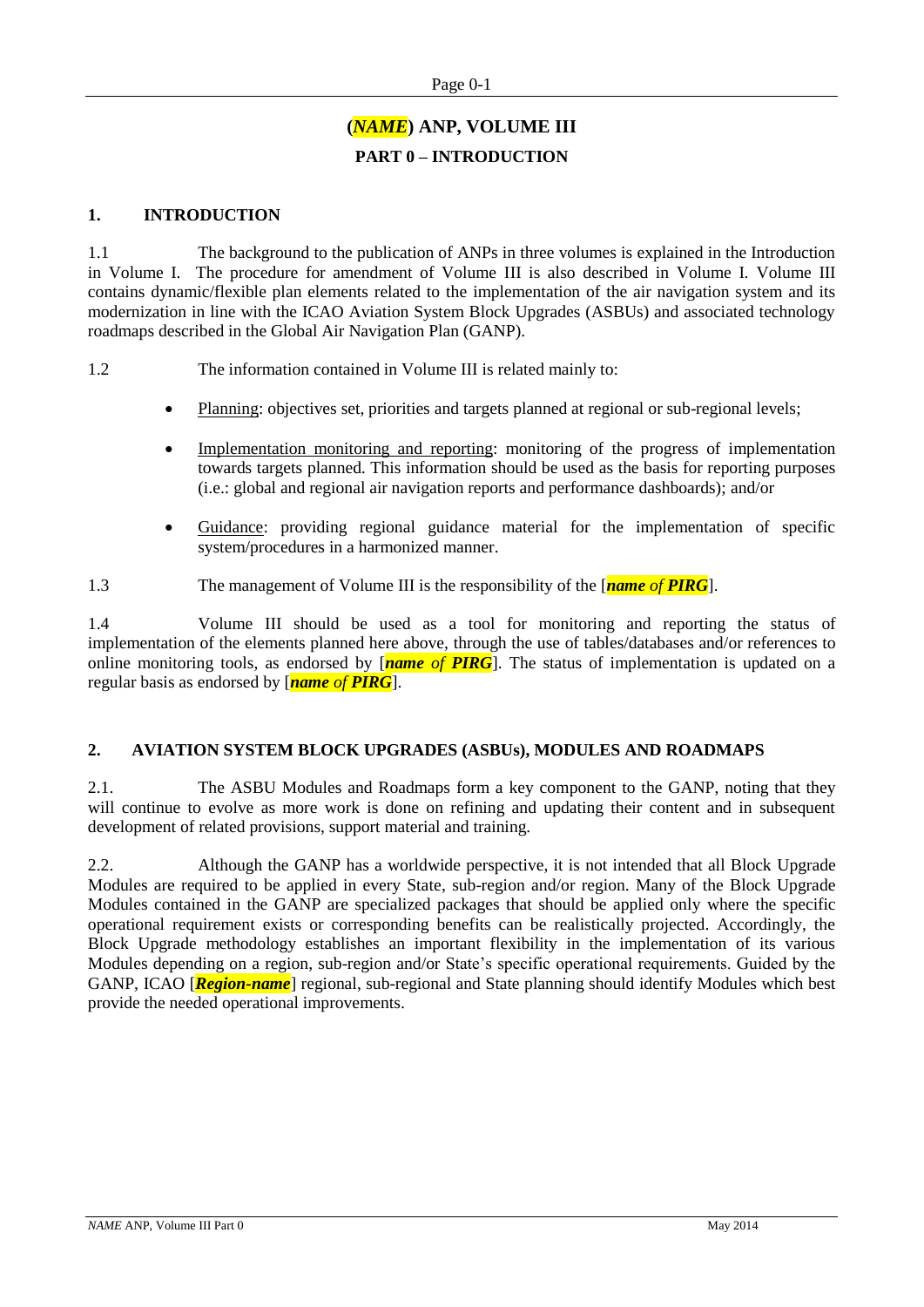## **(***NAME***) ANP, VOLUME III**

### **PART I - GENERAL PLANNING ASPECTS (GEN)**

## **1. PLANNING METHODOLOGY**

1.1 Guided by the GANP, the regional planning process starts by identifying the homogeneous ATM areas, major traffic flows and international aerodromes. An analysis of this data leads to the identification of opportunities for performance improvement. Modules from the Aviation System Block Upgrades (ASBUs) are evaluated to identify which of those modules best provide the needed operational improvements. Depending on the complexity of the module, additional planning steps may need to be undertaken including financing and training needs. Finally, regional plans would be developed for the deployment of modules by drawing on supporting technology requirements. This is an iterative planning process which may require repeating several steps until a final plan with specific regional targets is in place. This planning methodology requires full involvement of States, service providers, airspace users and other stakeholders, thus ensuring commitment by all for implementation.

1.2 Block 0 features Modules characterized by technologies and capabilities which have already been developed and implemented in many parts of the world today. It therefore features a near-term availability milestone, or Initial Operating Capability (IOC), of 2013 for high density based on regional, subregional and State operational need. Blocks 1 through 3 are characterized by both existing and projected performance area solutions, with availability milestones beginning in 2018, 2023 and 2028 respectively.

## **2. REVIEW AND EVALUATION OF AIR NAVIGATION PLANNING**

2.1. The progress and effectiveness against the priorities set out in the regional air navigation plans should be annually reported, using a consistent reporting format, to ICAO.

2.2. Performance monitoring requires a measurement strategy. Data collection, processing, storage and reporting activities supporting the identified global/regional performance metrics are fundamental to the success of performance-based approaches.

2.3. The air navigation planning and implementation performance framework prescribes reporting, monitoring, analysis and review activities being conducted on a cyclical, annual basis. An Air Navigation Reporting Form (ANRF) reflecting selected key performance areas as defined in the Manual on Global Performance of the Air Navigation System (ICAO Doc 9883) has been developed for each ASBU Module. The ANRF is a customized tool which is recommended for the application of setting planning targets, monitoring implementation, and identifying challenges, measuring implementation/performance and reporting. If necessary, other reporting formats that provide more details may be used but should contain as a minimum the elements described in the ANRF template. A sample of the ANRF is provided in **Appendix A**. A sample Template of a planning table which may be used to show the elements planned in an ICAO region is provided in **Appendix B**.

### **3. REPORTING AND MONITORING RESULTS**

3.1 Reporting and monitoring results will be analyzed by the PIRGs, States and ICAO Secretariat to steer the air navigation improvements, take corrective actions and review the allocated objectives, priorities and targets if needed. The results will also be used by ICAO and aviation partner stakeholders to develop the annual Global Air Navigation Report. The report results will provide an opportunity for the international civil aviation community to compare progress across different ICAO regions in the establishment of air navigation infrastructure and performance-based procedures.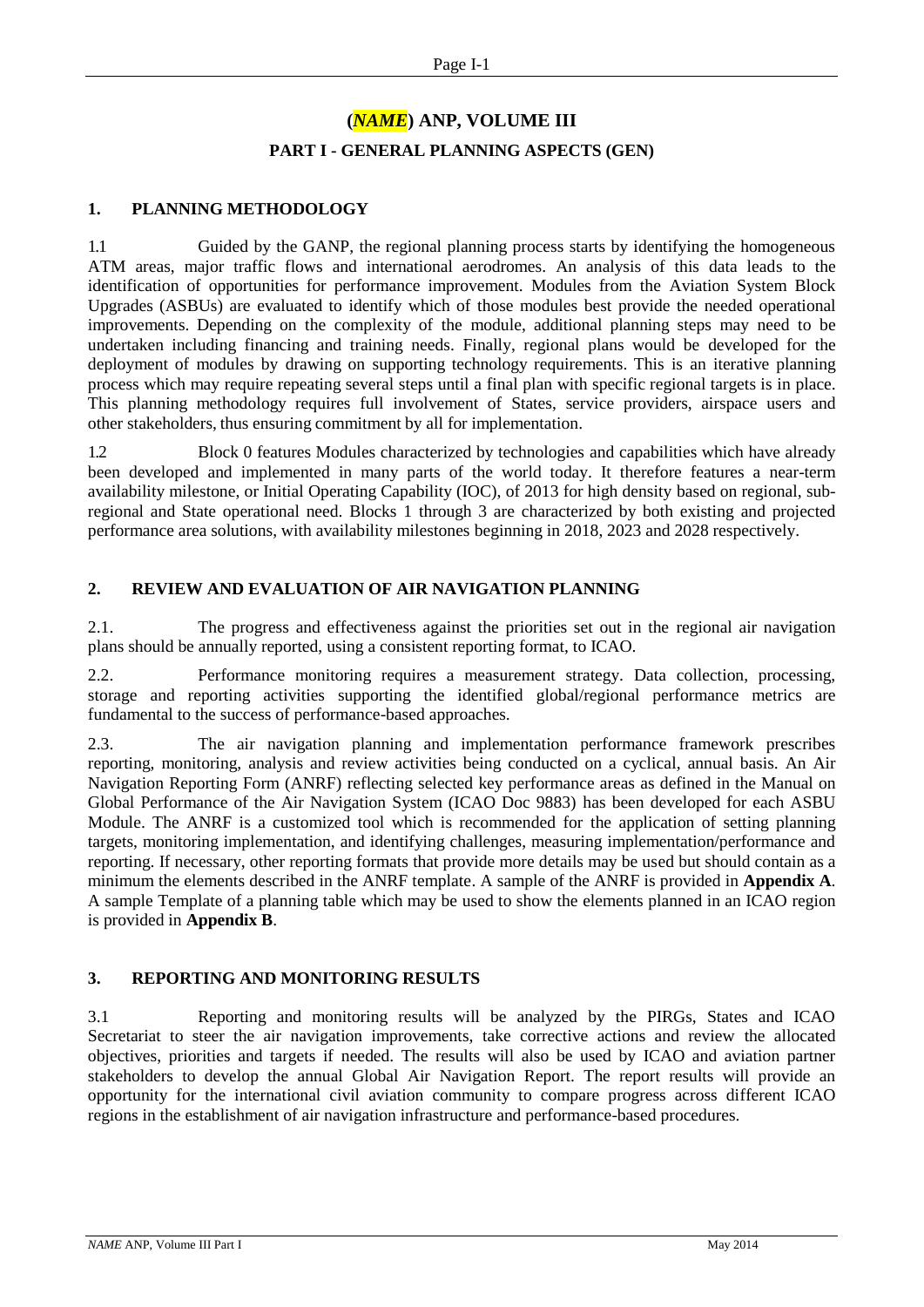3.2 The reports will also provide the ICAO Council with detailed annual results on the basis of which tactical adjustments will be made to the performance framework work programme, as well as triennial policy adjustments to the GANP and the Block Upgrade Modules.

3.3 **Table GEN III-1** contains a minimum set of Implementation Indicator(s) for each of the eighteen ASBU Block 0 Modules necessary for the monitoring of these Modules (if identified as a priority for implementation at regional or sub-regional level). These indicators are intended to enable comparison between ICAO Regions with respect to ASBU Block 0 Modules and will apply only to commonly selected ASBU Modules. All regions/PIRGs reserve the right to select the ASBU Modules relevant to their needs and to endorse additional indicators, as deemed necessary. No reporting is required for ASBU Block 0 Modules that have not been selected.

*Note: The priority for implementation as well as the applicability area of each selected ASBU Block 0 Module is to be defined by the [name of PIRG]. This should be reflected in Part II – Air Navigation System Implementation.*

\_\_\_\_\_\_\_\_\_\_\_\_\_\_\_\_\_\_\_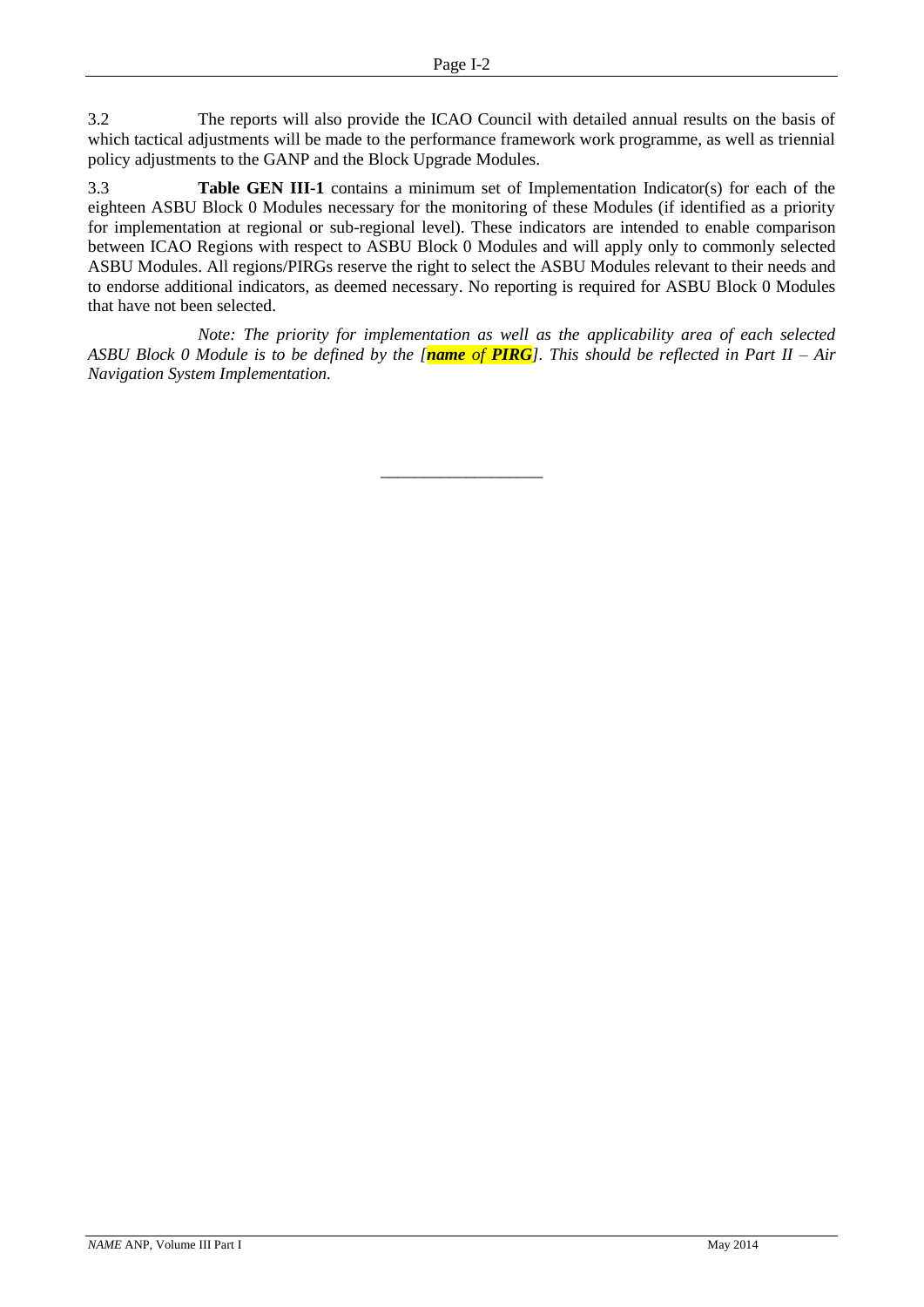## **TABLE GEN III-1 – IMPLEMENTATION INDICATOR(S) FOR EACH ASBU BLOCK 0 MODULE**

## **Explanation of the Table**

- 1 Block 0 Module Code<br>2 Block 0 Module Title
- 2 Block 0 Module Title<br>3 High level Implements
- 3 High level Implementation Indicator<br>4 Remarks *Additional information*
- Additional information as deemed necessary.

| <b>Module</b><br>Code | <b>Module Title</b>                                                                                      | <b>Implementation Indicator</b>                                                                                                                              | <b>Remarks</b>                                                                                                                                                                            |
|-----------------------|----------------------------------------------------------------------------------------------------------|--------------------------------------------------------------------------------------------------------------------------------------------------------------|-------------------------------------------------------------------------------------------------------------------------------------------------------------------------------------------|
| $\mathbf{1}$          | 2                                                                                                        | 3                                                                                                                                                            | 4                                                                                                                                                                                         |
| $B0-$<br><b>APTA</b>  | Optimization<br>of<br>Approach<br>Procedures<br>including<br>vertical<br>guidance                        | % of international aerodromes having<br>at least one runway end provided with<br>APV Baro-VNAV or LPV procedures                                             |                                                                                                                                                                                           |
| $B0-$<br><b>WAKE</b>  | Increased<br>Runway<br>Throughput<br>through<br>Optimized<br>Wake<br>Turbulence Separation               | of<br>applicable<br>international<br>%<br>having<br>implemented<br>aerodromes<br>increased runway throughput through<br>optimized wake turbulence separation | Not to be considered<br>1.<br>for the first reporting<br>cycles due to lack of<br>maturity.<br>2.<br>List of ADs to be<br>established<br>through<br>regional air navigation<br>agreement. |
| $B0-$<br><b>RSEQ</b>  | Traffic<br>Improve<br>flow<br>through<br>Runway<br>Sequencing<br>(AMAN/DMAN)                             | $\%$<br>of<br>applicable<br>international<br>having<br>implemented<br>aerodromes<br><b>AMAN / DMAN</b>                                                       | Not to be considered<br>1.<br>for the first reporting<br>cycles due to lack of<br>maturity.<br>2.<br>List of ADs to be<br>established<br>through<br>regional air navigation<br>agreement. |
| $B0-$<br><b>SURF</b>  | Safety and Efficiency of<br>Surface Operations (A-<br>SMGCS Level 1-2)                                   | of<br>applicable<br>international<br>%<br>aerodromes having implemented A-<br><b>SMGCS</b> Level 2                                                           | List<br>$\sigma$<br>ADs<br>be<br>to<br>established<br>through<br>regional<br>navigation<br>air<br>agreement.                                                                              |
| $B0-$<br><b>ACDM</b>  | Improved<br>Airport<br>Operations<br>through<br>Airport-CDM                                              | $\%$<br>of<br>applicable<br>international<br>having<br>implemented<br>aerodromes<br>improved airport operations through<br>airport-CDM                       | List<br>of<br>ADs<br>be<br>to<br>established<br>through<br>regional<br>navigation<br>air<br>agreement.                                                                                    |
| <b>B0-FICE</b>        | Increased<br>Interoperability,<br><b>Efficiency and Capacity</b><br>through Ground-Ground<br>Integration | % of FIRs within which all applicable<br>ACCs have implemented at least one<br>interface to use AIDC / OLDI with<br>neighbouring ACCs                        |                                                                                                                                                                                           |
| $B0-$<br><b>DATM</b>  | Service<br>Improvement<br>through<br>Digital<br>Aeronautical<br>Information<br>Management                | - % of States having implemented an<br><b>AIXM</b> based AIS database<br>- % of States having implemented<br>QMS                                             |                                                                                                                                                                                           |
| $B0-$<br><b>AMET</b>  | Meteorological<br>information<br>supporting<br>enhanced<br>operational<br>efficiency and safety          | - % of States having implemented<br><b>SADIS / WIFS</b><br>% of States having implemented<br>QMS                                                             |                                                                                                                                                                                           |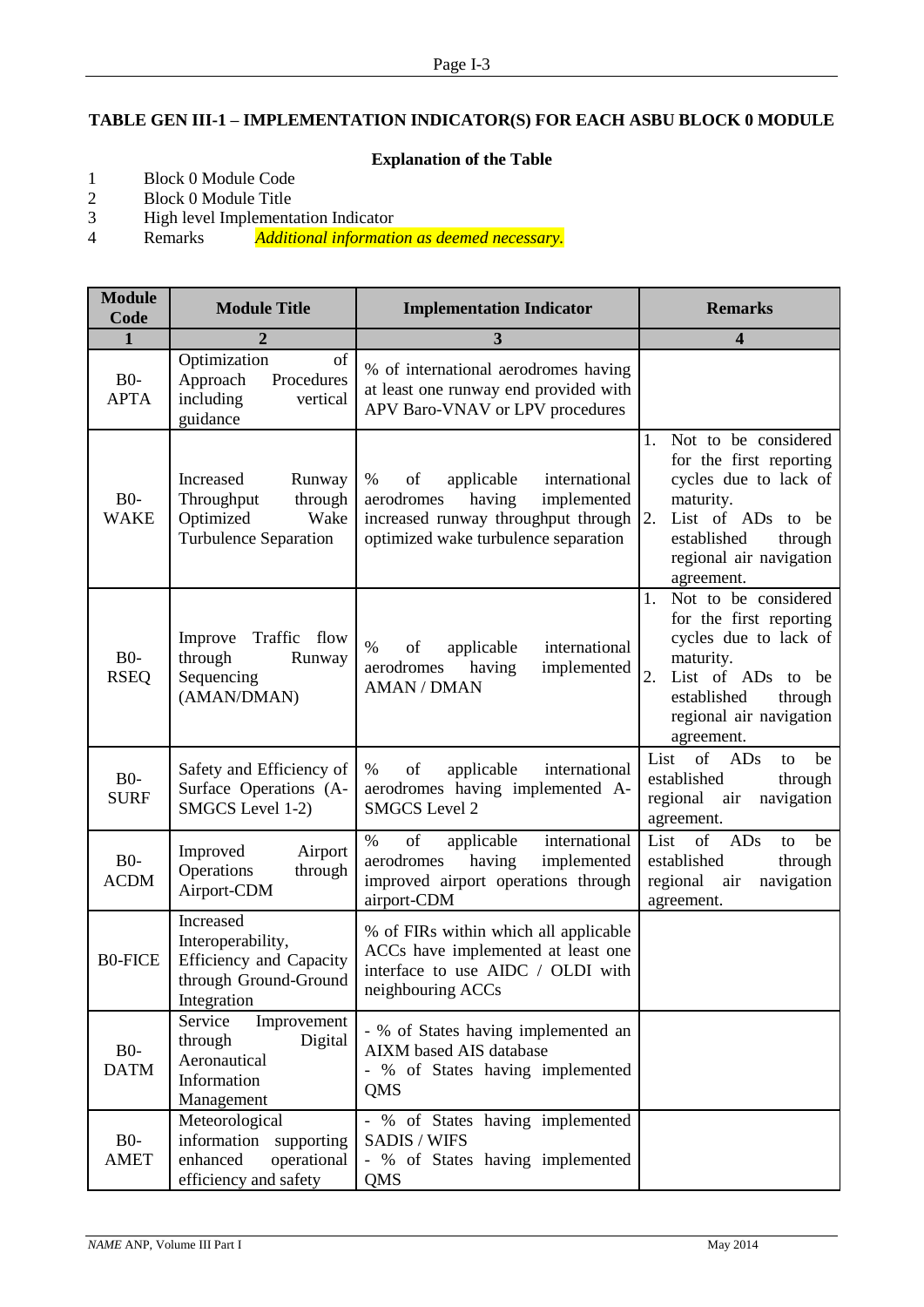| <b>Module</b><br>Code            | <b>Module Title</b>                                                                                                        | <b>Implementation Indicator</b>                                                                                                        | <b>Remarks</b>                                                                              |  |
|----------------------------------|----------------------------------------------------------------------------------------------------------------------------|----------------------------------------------------------------------------------------------------------------------------------------|---------------------------------------------------------------------------------------------|--|
| $\mathbf{1}$                     | 2                                                                                                                          | 3                                                                                                                                      | 4                                                                                           |  |
| $B0-$<br><b>FRTO</b>             | Improved<br>Operations<br>through Enhanced En-<br>Route Trajectories                                                       | $\%$<br>of FIRs<br>in which FUA is<br>implemented                                                                                      |                                                                                             |  |
| $B0-$<br><b>NOPS</b>             | Improved<br>Flow<br>Performance<br>through<br>Planning based on a<br>Network-Wide view                                     | % of FIRs within which all ACCs<br>utilize ATFM systems                                                                                |                                                                                             |  |
| $B0-$<br><b>ASUR</b>             | Initial capability<br>for<br>ground surveillance                                                                           | % of FIRs where ADS-B OUT and/or<br>MLAT are implemented for the<br>provision of surveillance services in<br>identified areas.         | Not to be considered<br>1.<br>for the first reporting<br>cycles due to lack of<br>maturity. |  |
| $B0-$<br><b>ASEP</b>             | Air Traffic Situational<br>Awareness (ATSA)                                                                                | % of States having implemented air<br>traffic situational awareness                                                                    | 1.<br>Not to be considered<br>for the first reporting<br>cycles due to lack of<br>maturity. |  |
| $B0-$<br><b>OPFL</b>             | Improved<br>access<br>to<br>optimum flight levels<br>through<br>climb/descent<br>procedures using ADS-<br>B                | % of FIRs having implemented in-trail<br>procedures                                                                                    | 1.<br>Not to be considered<br>for the first reporting<br>cycles due to lack of<br>maturity. |  |
| $B0-$<br><b>ACAS</b>             | <b>ACAS</b> Improvements                                                                                                   | $\%$<br>of States requiring carriage of<br>ACAS (with TCAS 7.1 evolution)                                                              |                                                                                             |  |
| $B0-$<br><b>SNET</b>             | Increased Effectiveness<br>of Ground-Based Safety<br><b>Nets</b>                                                           | of States having implemented<br>$\%$<br>ground-based<br>safety-nets (STCA,<br>APW, MSAW, etc.)                                         |                                                                                             |  |
| B <sub>0</sub> -C <sub>D</sub> O | Flexibility<br>Improved<br>Efficiency<br>and<br>in<br>Descent Profiles (CDO)                                               | - % of international aerodromes /<br>TMAs with PBN STAR implemented<br>- % of international aerodromes/TMA<br>where CDO is implemented |                                                                                             |  |
| B0-TBO                           | Improved<br>Safety<br>and<br>Efficiency through the<br>initial application of in applicable airspace<br>Data Link En-Route | % of FIRs utilising data link en-route                                                                                                 |                                                                                             |  |
| B0-CCO                           | Flexibility<br>Improved<br>Efficiency<br>and<br>Departure<br>Profiles<br>Continuous<br>Climb<br>Operations (CCO)           | % of international aerodromes /<br>TMAs with PBN SID implemented<br>- % of international aerodromes/TMA<br>where CCO is implemented    |                                                                                             |  |

\_\_\_\_\_\_\_\_\_\_\_\_\_\_\_\_\_\_\_\_\_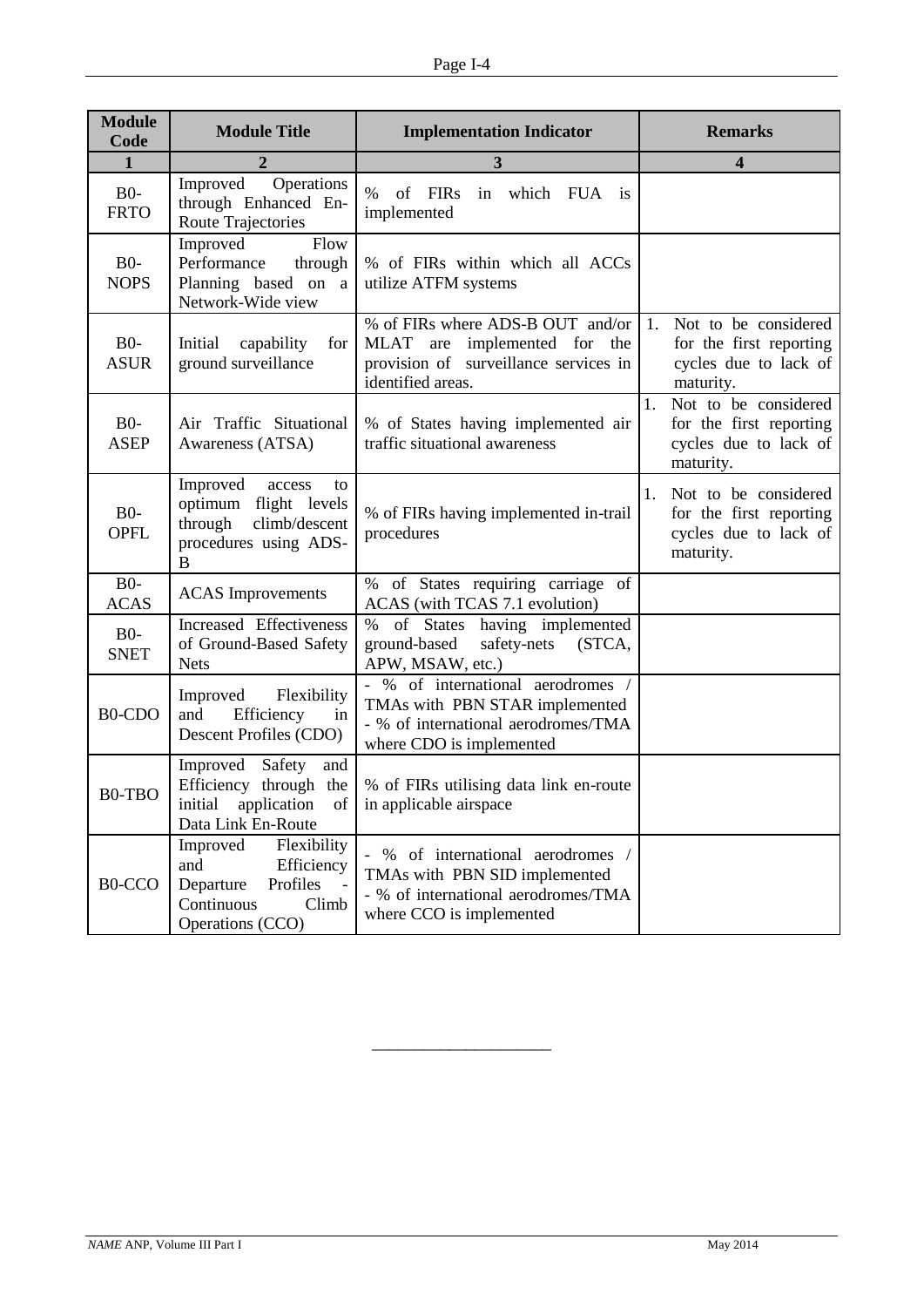## **Appendix A**

## **SAMPLE TEMPLATE**

### **1. AIR NAVIGATION REPORT FORM (ANRF)**

(This template demonstrates how ANRF to be used. The data inserted here refers to ASBU B0-05/CDO as an example only)

**Regional and National planning for ASBU Modules**

## **2. REGIONAL/NATIONAL PERFORMANCE OBJECTIVE – B0-05/CDO: Improved Flexibility and Efficiency in Descent Profiles**

**Performance Improvement Area 4: Efficient Flight Path – Through Trajectory-based Operations**

### **3. ASBU B0-05/CDO: Impact on Main Key Performance Areas (KPA)**

|            | Access $\&$<br><b>Equity</b> | Capacity | <b>Efficiency</b> | <b>Environment</b> | <b>Safety</b> |
|------------|------------------------------|----------|-------------------|--------------------|---------------|
| Applicable | N                            |          |                   |                    |               |

#### **4. ASBU B0-05/CDO: Planning Targets and Implementation Progress**

| 5. Elements  | 6. Targets and implementation progress<br>(Ground and Air) |
|--------------|------------------------------------------------------------|
| 1. CDO       |                                                            |
| 2. PBN STARs |                                                            |

### **7. ASBU B0-05/CDO: Implementation Challenges**

| <b>Elements</b> | <b>Implementation Area</b>                |                                   |                                          |                                 |  |
|-----------------|-------------------------------------------|-----------------------------------|------------------------------------------|---------------------------------|--|
|                 | <b>Ground</b><br>system<br>Implementation | <b>Avionics</b><br>Implementation | <b>Procedures</b><br><b>Availability</b> | Operational<br><b>Approvals</b> |  |
| 1. CDO          |                                           |                                   |                                          |                                 |  |
| 2. PBN STARs    |                                           |                                   |                                          |                                 |  |

### **8. Performance Monitoring and Measurement 8A. ASBU B0-05/CDO: Implementation Monitoring**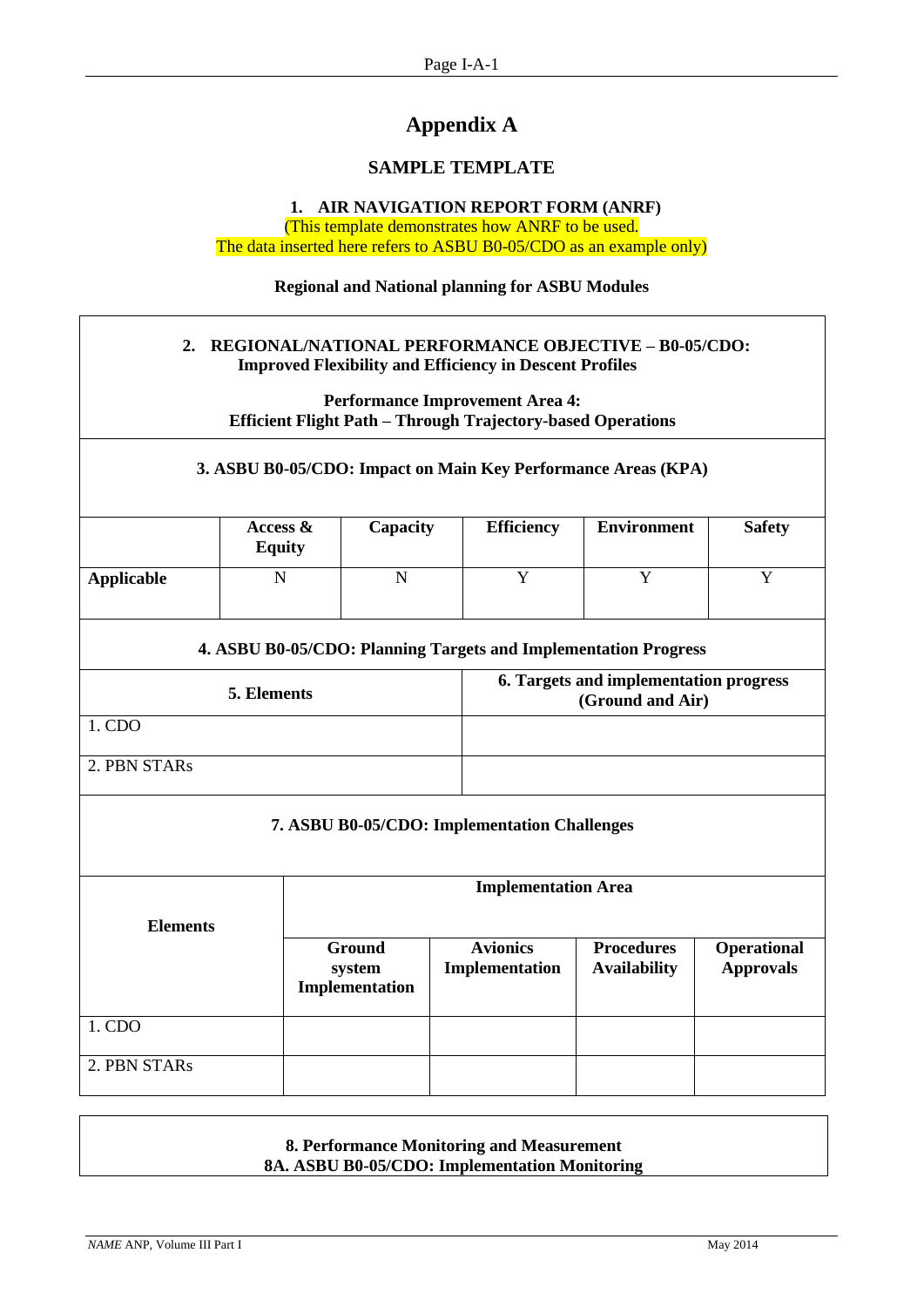| <b>Elements</b> | <b>Performance Indicators/Supporting Metrics</b>            |  |  |
|-----------------|-------------------------------------------------------------|--|--|
|                 |                                                             |  |  |
| 1. CDO          | Indicator: Percentage of international aerodromes/TMAs with |  |  |
|                 | CDO implemented                                             |  |  |
|                 | Supporting metric: Number of international aerodromes/TMAs  |  |  |
|                 | with CDO implemented                                        |  |  |
| 2. PBN STARS    | Indicator: Percentage of international aerodromes/TMAs with |  |  |
|                 | PBN STARs implemented                                       |  |  |
|                 | Supporting metric: Number of international aerodromes/TMAs  |  |  |
|                 | with PBN STARs implemented                                  |  |  |
|                 |                                                             |  |  |

| 8. Performance Monitoring and Measurement<br>8 B. ASBU B0-05/CDO: Performance Monitoring                         |                                                                                                     |  |  |  |
|------------------------------------------------------------------------------------------------------------------|-----------------------------------------------------------------------------------------------------|--|--|--|
| <b>Key Performance Areas</b>                                                                                     | Where applicable, indicate qualitative Benefits,                                                    |  |  |  |
| (Out of eleven KPAs, for the present                                                                             |                                                                                                     |  |  |  |
| until experienced gained, only five have                                                                         |                                                                                                     |  |  |  |
| been selected for reporting through<br>ANRF)                                                                     |                                                                                                     |  |  |  |
| Access & Equity                                                                                                  | Not applicable                                                                                      |  |  |  |
| Capacity                                                                                                         | Not applicable                                                                                      |  |  |  |
| Efficiency                                                                                                       | Cost savings through reduced fuel burn. Reduction in the<br>number of required radio transmissions. |  |  |  |
| Environment                                                                                                      | Reduced emissions as a result of reduced fuel burn                                                  |  |  |  |
| Safety                                                                                                           | More consistent flight paths and stabilized approach paths.                                         |  |  |  |
|                                                                                                                  | Reduction in the incidence of controlled flight into terrain                                        |  |  |  |
|                                                                                                                  | (CFIT).                                                                                             |  |  |  |
| <b>9. Identification of performance metrics:</b> It is not necessary that every module contributes to all of the |                                                                                                     |  |  |  |
| five KPAs. Consequently, a limited number of metrics per type of KPA, serving as an example to measure           |                                                                                                     |  |  |  |

five KPAs. Consequently, a limited number of metrics per type of KPA, serving as an example to measure the module(s)' implementation benefits, without trying to apportion these benefits between module, have been identified on page 5. For the family of ASBU modules selected for air navigation implementation, States/Region to choose the applicable performance (benefit) metrics from the list available on page 5. This approach would facilitate States in collecting data for the chosen performance metrics. States/Region, however, could add new metrics for different KPAs based on maturity of the system and ability to collect relevant data.

\_\_\_\_\_\_\_\_\_\_\_\_\_\_\_\_\_\_\_\_\_\_\_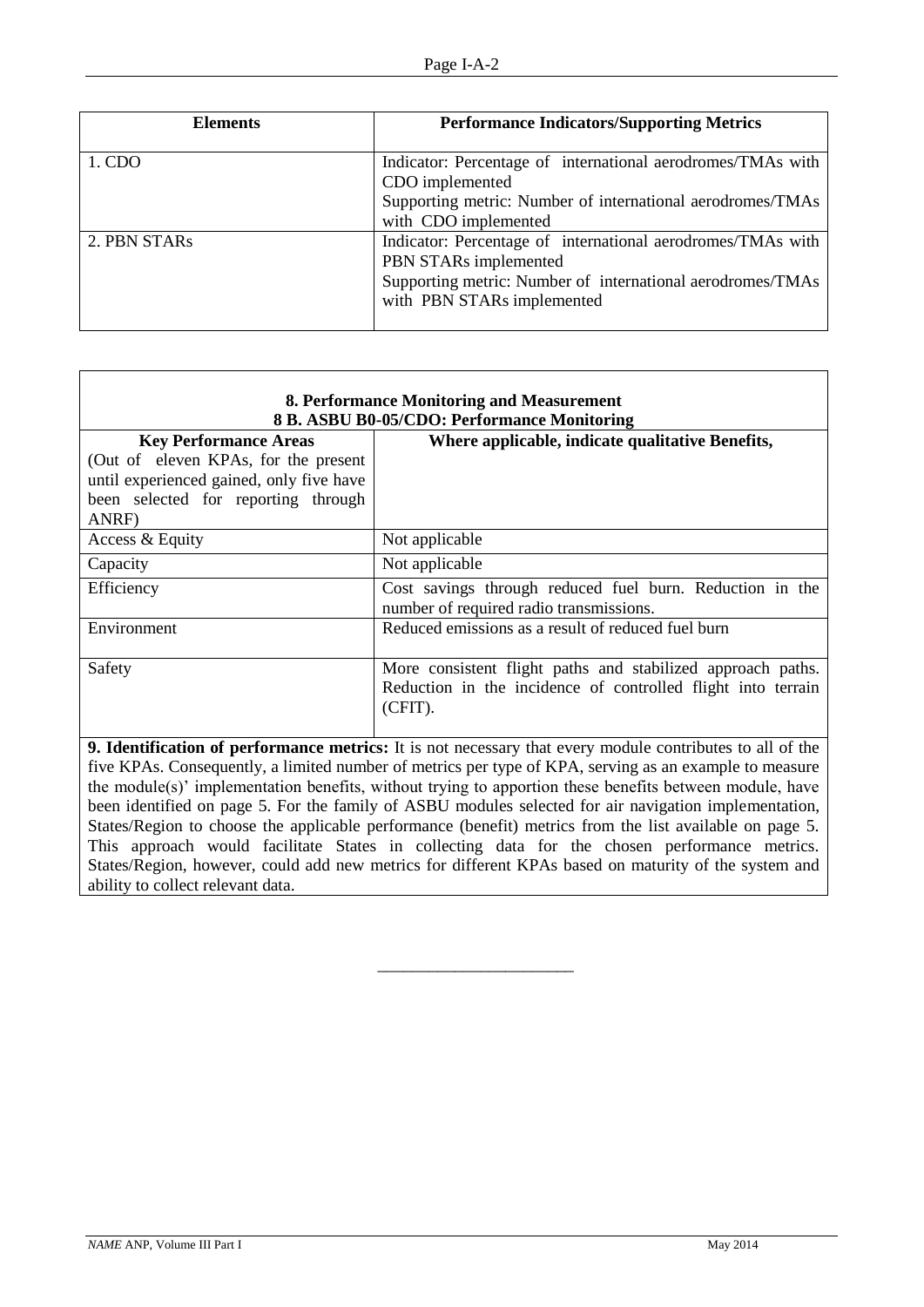### **AIR NAVIGATION REPORT FORM HOW TO USE - EXPLANATORY NOTES**

- 1. **Air Navigation Report Form (ANRF):** This form is nothing but the revised version of Performance Framework Form that was being used by Planning and Implementation Regional Groups (PIRGs)/States until now. The ANRF is a customized tool for Aviation System Block Upgrades (ASBU) Modules which is recommended for application for setting planning targets, monitoring implementation, identifying challenges, measuring implementation/performance and reporting. Also, the PIRGs and States could use this report format for any other air navigation improvement programmes such as Search and Rescue. If necessary, other reporting formats that provide more details may be used but should contain as a minimum the elements described in this ANRF template. The results will be analysed by ICAO and aviation partners and utilized in the Regional Performance Dashboards and the Annual Air Navigation Report. The conclusions from the Air Navigation Report will serve as the basis for future policy adjustments, aiding safety practicality, affordability and global harmonization, amongst other concerns.
- 2. **Regional/National Performance objective:** In the ASBU methodology, the performance objective will be the title of the ASBU module itself. Furthermore, indicate alongside corresponding Performance Improvement area (PIA).
- 3. **Impact on Main Key Performance Areas:** Key to the achievement of a globally interoperable ATM system is a clear statement of the expectations/benefits to the ATM community. The expectations/benefits are referred to eleven Key Performance Areas (KPAs) and are interrelated and cannot be considered in isolation since all are necessary for the achievement of the objectives established for the system as a whole. It should be noted that while safety is the highest priority, the eleven KPAs shown below are in alphabetical order as they would appear in English. They are access/equity; capacity; cost effectiveness; efficiency; environment; flexibility; global interoperability; participation of ATM community; predictability; safety; and security. However, out of these eleven KPAs, for the present, only five have been selected for reporting through ANRF, which are Access  $\&$ Equity, Capacity, Efficiency, Environment and Safety. The KPAs applicable to respective ASBU module are to be identified by marking Y (Yes) or N (No). The impact assessment could be extended to more than five KPAs mentioned above if maturity of the national system allows and the process is available within the State to collect the data.
- 4. **Planning Targets and Implementation Progress:** This section indicates planning targets and status of progress in the implementation of different elements of the ASBU Module for both air and ground segments.
- 5. **Elements related to ASBU module:** Under this section list elements that are needed to implement the respective ASBU Module. Furthermore, should there be elements that are not reflected in the ASBU Module (example: In ASBU B0-80/ACDM, Aerodrome certification and data link applications D-VOLMET, D-ATIS, D-FIS are not included; Similarly in ASBU B0-30/DAIM, note that WGS-84 and eTOD are not included) but at the same time if they are closely linked to the module, ANRF should specify those elements. As a part of guidance to PIRGs/States, every Regional ANP will have the complete list of all 18 Modules of ASBU Block 0 along with corresponding elements, equipage required on the ground and in the air as well as metrics specific to both implementation and performance (benefits).
- 6. **Targets and implementation progress (Ground and Air):** Planned implementation date (month/year) and the current status/responsibility for each element are to be reported in this section. Please provide as much details as possible and should cover both avionics and ground systems. This ANRF being high level document, develop necessary detailed action plan separately for each element/equipage.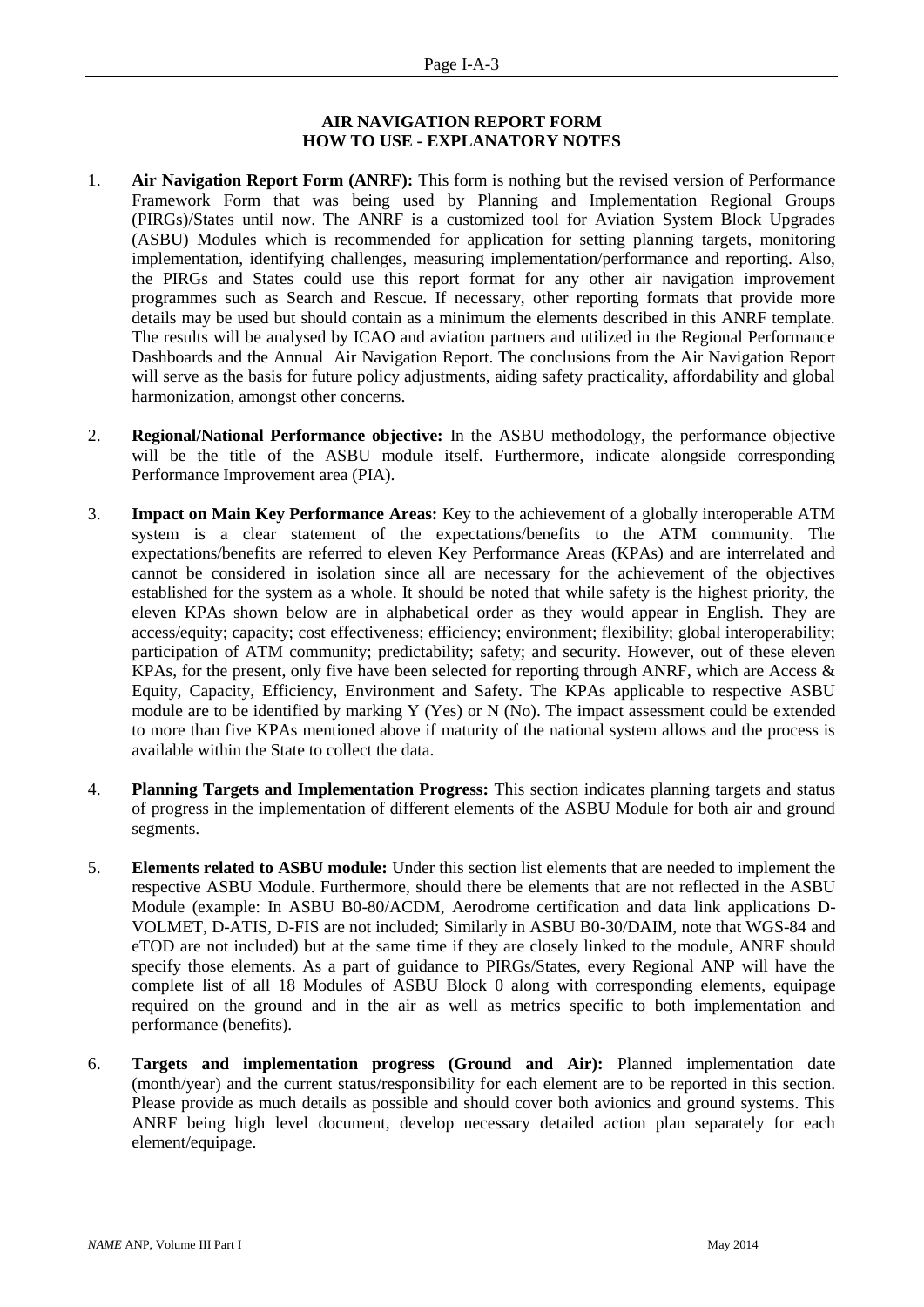- 7. **Implementation challenges**: Any challenges/problems that are foreseen for the implementation of elements of the Module are to be reported in this section. The purpose of the section is to identify in advance any issues that will delay the implementation and if so, corrective action is to be initiated by the concerned person/entity. The four areas, under which implementation issues, if any, for the ASBU Module to be identified, are as follows:
	- Ground System Implementation:
	- Avionics Implementation:
	- Procedures Availability:
	- Operational Approvals:

Should be there no challenges to be resolved for the implementation of ASBU Module, indicate as "NIL".

- 8. **Performance Monitoring and Measurement:** Performance monitoring and measurement is done through the collection of data for the supporting metrics. In other words, metrics are quantitative measure of system performance – how well the system is functioning. The metrics fulfil three functions. They form a basis for assessing and monitoring the provision of ATM services, they define what ATM services user value and they can provide common criteria for cost benefit analysis for air navigation systems development. The Metrics are of two types:
	- A. **Implementation Monitoring**: Under this section, the indicator supported by the data collected for the metric reflects the status of implementation of elements of the Module. For example-Percentage of international aerodromes with CDO implemented. This indicator requires data for the metric "number of international aerodromes with CDO".
	- B. **Performance Monitoring**: The metric in this section allows to asses benefits accrued as a result of implementation of the module. The benefits or expectations, also known as Key Performance Areas (KPAs), are interrelated and cannot be considered in isolation since all are necessary for the achievement of the objectives established for the system as a whole. It should be noted that while safety is the highest priority, the eleven KPAs shown below are in alphabetical order as they would appear in English. They are access/equity; capacity; cost effectiveness; efficiency; environment; flexibility; global interoperability; participation of ATM community; predictability; safety; and security. However, out of these eleven KPAs, for the present until experienced gained, only five have been selected for reporting through ANRF, which are Access & Equity, Capacity, Efficiency, Environment and Safety. Where applicable, mention qualitative benefits under this section.
- 9. **Identification of performance metrics:** It is not necessary that every module contributes to all of the five KPAs. Consequently, a limited number of metrics per type of KPA, serving as an example to measure the module(s)' implementation benefits, without trying to apportion these benefits between module, have been identified on page 6. For the family of ASBU modules selected for air navigation implementation, States/Region to choose the applicable performance (benefit) metrics from the list available on page 6. This approach would facilitate States in collecting data for the chosen performance metrics. States/Region, however, could add new metrics for different KPAs based on maturity of the system and ability to collect relevant data.

\_\_\_\_\_\_\_\_\_\_\_\_\_\_\_\_\_\_\_\_\_\_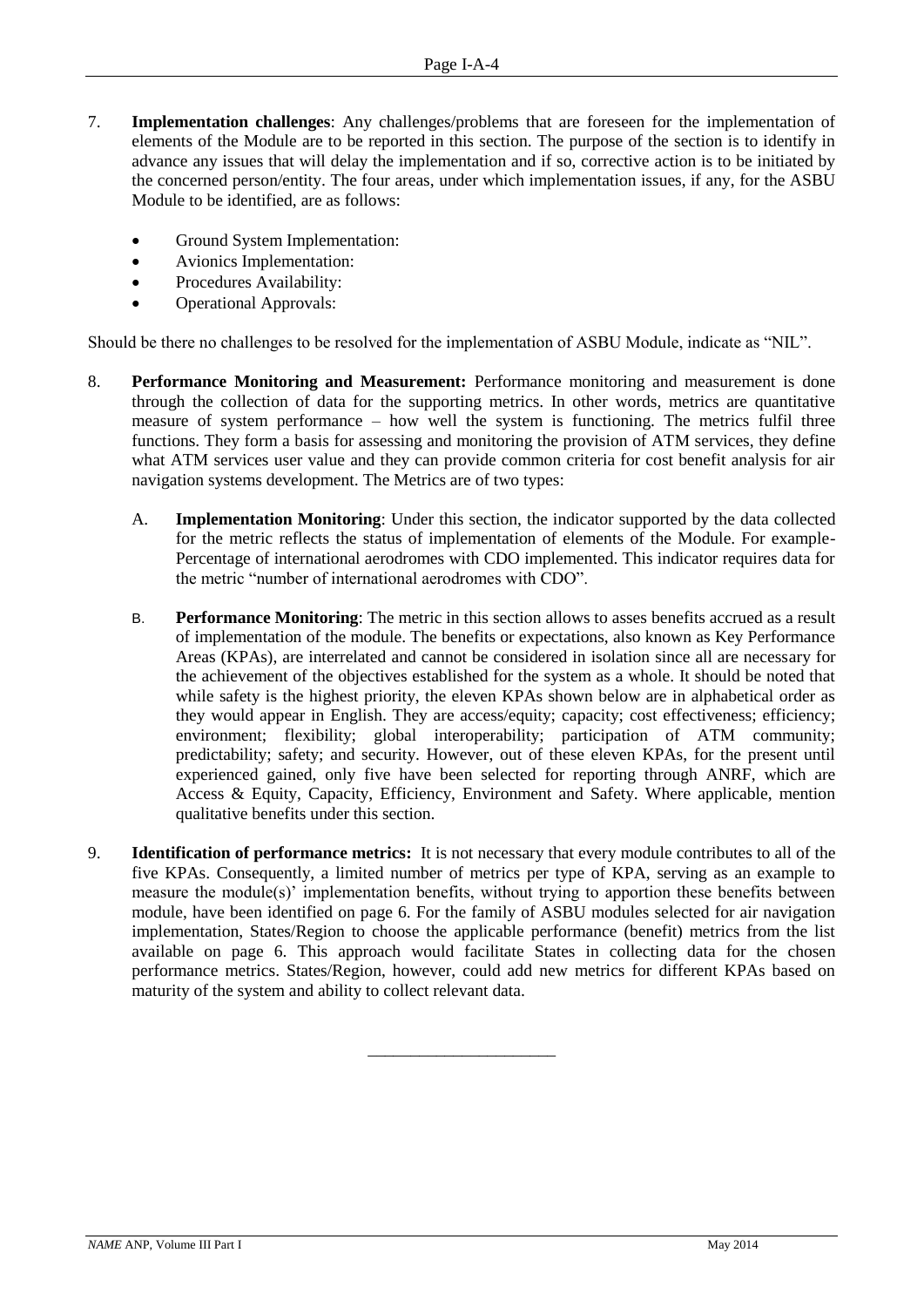| <b>Appendix B - Main Planning Table Template</b> |  |
|--------------------------------------------------|--|
|--------------------------------------------------|--|

|              |                                                        |                                    | <b>Objectives</b>                                                     |                                      |                 | <b>Priorities and targets</b>                                                     |                             | Reference                                                     |
|--------------|--------------------------------------------------------|------------------------------------|-----------------------------------------------------------------------|--------------------------------------|-----------------|-----------------------------------------------------------------------------------|-----------------------------|---------------------------------------------------------------|
| <b>Block</b> | <b>ASBU</b> modules<br>and elements<br><b>Enablers</b> | Performance<br>Improvement<br>Area | <b>Applicable</b><br>or not in<br>[ <mark>Region</mark> ]<br>(Yes/No) | <b>Regional planning</b><br>elements | <b>Enablers</b> | Priority<br>allocated<br>Target(s) in<br>[Region]<br>$\mathbf{in}$<br>$R_{\rm s}$ | Indicator(s)<br>/ Metric(s) | Supporting<br>Planning<br><b>Document</b><br>(ANRF,<br>other) |
|              |                                                        |                                    |                                                                       |                                      |                 |                                                                                   |                             |                                                               |
|              |                                                        |                                    |                                                                       |                                      |                 |                                                                                   |                             |                                                               |
|              |                                                        |                                    |                                                                       |                                      |                 |                                                                                   |                             |                                                               |
|              |                                                        |                                    |                                                                       |                                      |                 |                                                                                   |                             |                                                               |
|              |                                                        |                                    |                                                                       |                                      |                 |                                                                                   |                             |                                                               |
|              |                                                        |                                    |                                                                       |                                      |                 |                                                                                   |                             |                                                               |
|              |                                                        |                                    |                                                                       |                                      |                 |                                                                                   |                             |                                                               |
|              |                                                        |                                    |                                                                       |                                      |                 |                                                                                   |                             |                                                               |
|              |                                                        |                                    |                                                                       |                                      |                 |                                                                                   |                             |                                                               |
|              |                                                        |                                    |                                                                       |                                      |                 |                                                                                   |                             |                                                               |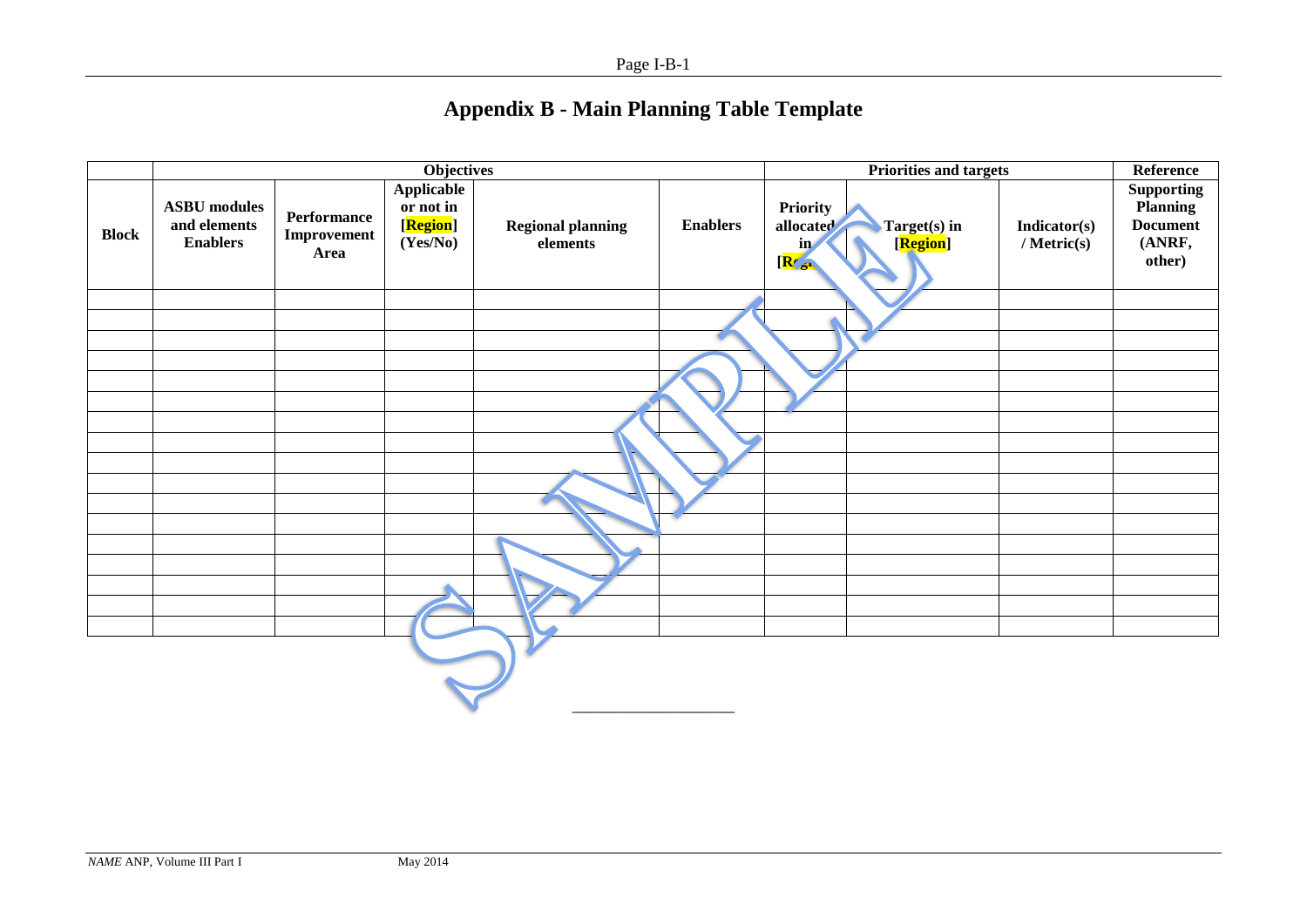## **(***NAME***) ANP, VOLUME III**

## **PART II – AIR NAVIGATION SYSTEM IMPLEMENTATION**

## **1. INTRODUCTION**

1.1 The planning and implementation of the ICAO Aviation System Block Upgrades (ASBUs) should be undertaken within the framework of the [*name of PIRG*] with the participation and support of all stakeholders, including regulatory personnel.

1.2 The ASBU Blocks and Modules adopted by the [*region, sub-region name*] should be followed in accordance with the specific ASBU requirements to ensure global interoperability and harmonization of air traffic management. The [*name of PIRG*] should determine the ASBU Block Upgrade Modules, which best provide the needed operational improvements in the ICAO [*Region-name*].

## **2. ICAO [***REGION-NAME***] AIR NAVIGATION OBJECTIVES, PRIORITIES AND TARGETS**

2.1 In accordance with Recommendation 6/1 of the Twelfth Air Navigation Conference (AN-Conf/12), PIRGs are requested to establish priorities and targets for air navigation, in line with the ASBU methodology.

2.2 The achievement of the intended benefits along each routing or within each area of affinity is entirely dependent on the coordinated implementation of the required elements by all provider and user stakeholders concerned.

2.3 Considering that some of the block upgrade modules contained in the GANP are specialized packages that may be applied where specific operational requirements or corresponding benefits exist, States and PIRGs should clarify how each Block Upgrade module would fit into the national and regional plans.

2.4 As Block 0 modules in many cases provide the foundation for future development, all Block 0 modules should be assessed, as appropriate, for early implementation by States in accordance with their operational needs.

2.5 In establishing and updating the [*region-name*] air navigation plan, the [*name of PIRG*] and States should give due consideration to the safety priorities set out in the Global Aviation Safety Plan (GASP) and [*region-name*] safety strategy.

2.6 States in the [*region-name*] through the [*name of PIRG*] should establish their own air navigation objectives, priorities and targets to meet their individual needs and circumstances in line with the global and regional air navigation objectives, priorities and targets.

## **3. MONITORING OF ASBU MODULES IMPLEMENTATION**

3.1 The monitoring of air navigation performance and its enhancement should be carried out through identification of relevant air navigation Metrics and Indicators as well as the adoption and attainment of air navigation system Targets.

3.2 The monitoring of the regional implementation progress and performance metrics/indicators should be done for all elements planned by [*name of PIRG*]. The monitoring should allow global correlation of status and expectations, appreciation of benefits achieved for the airspace users, as well as corrective actions to be taken by the PIRG on implementation plans.

3.3 The [*name of PIRG*] should determine appropriate mechanisms and tools for the monitoring and the collection of necessary data at national and regional levels.

\_\_\_\_\_\_\_\_\_\_\_\_\_\_\_\_\_\_\_

*NAME* ANP, Volume III Part I May 2014